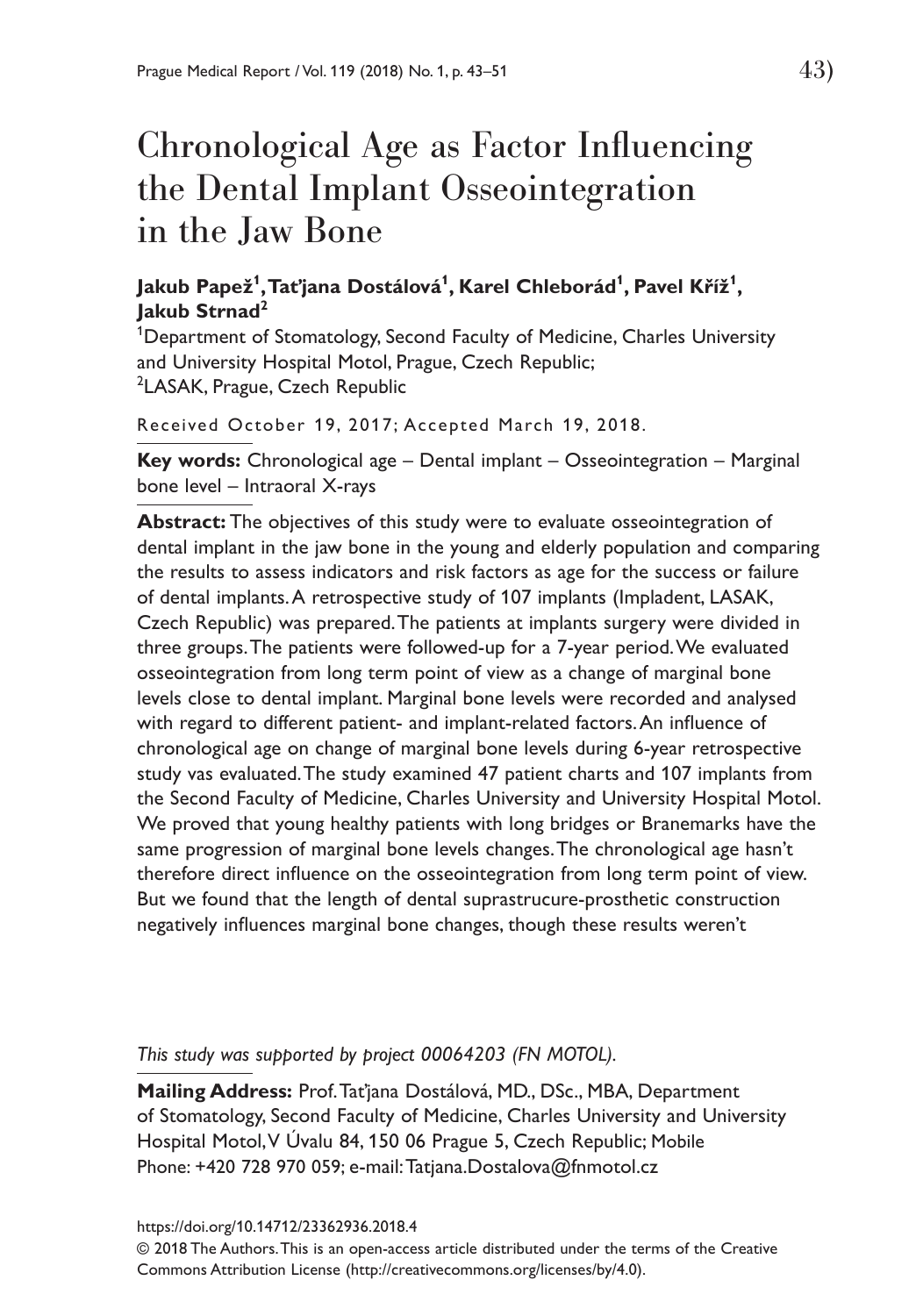statistically significant. More extensive dental implant suprastrucure undergoes smaller osseointegration. On the other hand the length of dental suprastrucure (prosthetic construction) negatively influences dental osseointegration in both groups of patient.

## **Introduction**

Osseointegration is seen as the close contact between bone and implant without interposition of non-bone tissue (Albrektsson and Wennerberg, 2004). This concept has been described by Brånemark (1959, 1983) as consisting of a highly differentiated tissue making a direct structural and functional connection between ordered, living bone and the surface of a load-carrying implant. Osseointegration of dental implant is influenced on i.e. dental implant surface, age of patient, size, shape and extension of suprastrucure, general health condition, etc.

Various techniques of surfaces treatments have been studied and applied to improve biological surface properties, which favour the mechanism of osseointegration (Wong et al., 1995; Wennerberg and Albrektsson, 2010). This strategy aims at promoting the mechanism of osseointegration with faster and stronger bone formation, to confer better stability during the healing process, thus allowing more rapid loading of the implant (Wennerberg and Albrektsson, 2009; Beutner et al., 2010).

In our article we focused on the age of patient and extend of dental implant suprastrucure as factors influencing bone level changes (osseointegration) during the observed period. The use of dental implants in young patients is not limited, but multidisciplinary treatment planning is directly connected with skeletal maturation. It is evident that jaw growth is important for dental implants insertion. It is known that more and more implants are placed in adolescents, especially after trauma or anodontia.

By adolescent patients we can insert dental implant in the jaw bone only if the growth and skeleton maturation is finished. If implant insertion is planned in a growing child, we must accept the fact that osseointegration forms ankyloses and implants do not follow the spontaneous and continues eruption of the natural dentition (Papez et al., 2015). Similar to ankylosed teeth (Kawanami et al., 1999), the implants remain stationary in the bone and do not follow changes of the alveolar process with continuous eruption of the natural dentition (Oesterle et al., 1993; Cronin et al., 1994). This inability to move with adjacent teeth causes deficiencies in the alveolar bone and surrounding gingival tissues and leads to a discrepancy in the sagittal and transversal dimension, described as infraocclusion or infraposition of the implant (Thilander et al., 1999). Such implants may also disturb the normal development of jawbones. In order not to interfere with the growth of the jawbones, the installation of an implant should generally be postponed on average until after puberty or after the so-called growth spurt of the child (Op Heij et al., 2003). Since changes in the dentoalveolar complex are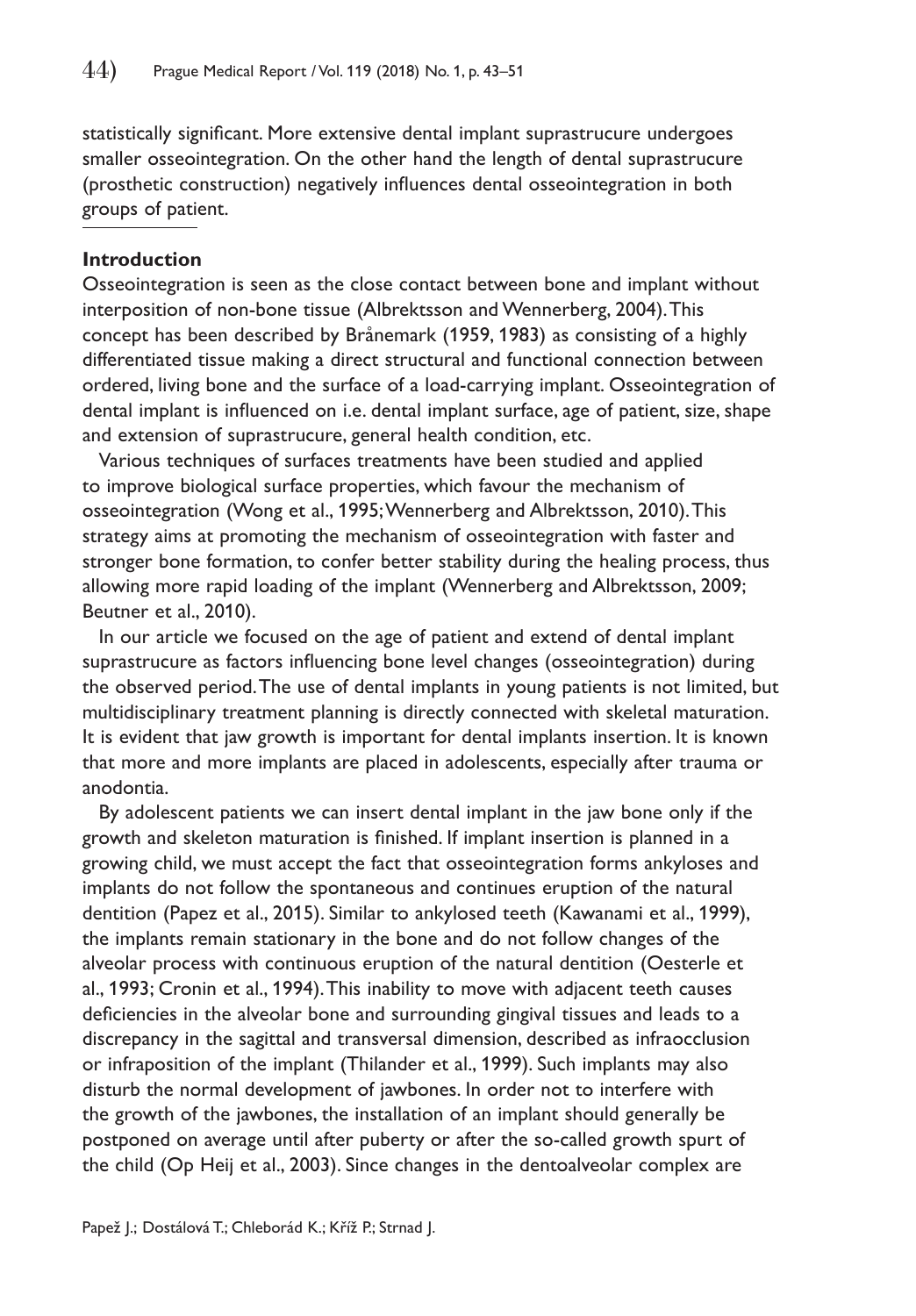of particular importance for the functional/aesthetic outcome of implants, a study by Iseri and Solow (1996) showed that between the ages of 15 and 25 years the vertical tooth movement can amount to 5 mm – a distance difficult to span with implants.

The follow-up study of dental implants in the upper adolescent region inserted in adolescent patients, has shown that continuous eruption of the adjacent teeth, even after completed dental and skeletal development, may end up in an infraoccluded implant-supported crown (Thilander et al., 1999). For that reason implant insertion in the anterior tooth area should be postponed until after the completion of the 15<sup>th</sup> year of age in girls and the  $17<sup>th</sup>$  year of age in boys, and, therefore, it is necessary to evaluate the upper and lower jaw development. It is known, that the biological indicators of skeletal maturity refer mainly to somatic changes in puberty, thus emphasizing the strict interactions between the development of the craniofacial region and the modifications in other body regions (Baccetti et al., 2005). Individual skeletal maturity can be also assessed by means of several biological indicators: increase in body height; skeletal maturation of the hand and wrist; dental development and eruption; menarche or voice changes; and cervical vertebral maturation (Thilander et al., 1999). For that reason the identification of the pubertal growth spurt has great value in dentistry, mainly in implant insertion area. The effectiveness of a biological indicator of skeletal maturity is directly related to factors such as the ability to detect and predict the growth spurt peak without the need for additional radiation exposure and the high level of agreement between examiners for the definition of the stages (Franchi and Baccetti, 2002). On the opposite site are older patients. Increasing age is strongly associated with the risk of implant failure. Gender, hypertension, coronary artery disease, pulmonary disease, steroid therapy, chemotherapy and not being on hormone replacement therapy for postmenopausal women were not associated with a significant increase in implant failure. Generalized periodontal disease and/or severe periodontal disease negatively influenced the survival probability of the implant (Compton et al., 2017). Smoking, diabetes, head and neck radiation and postmenopausal estrogen therapy are correlated with a significantly increased failure rate (Moy et al., 2005).

#### **Material and Methods**

A retrospective study of 107 implants 47 patients (20 men and 27 women) (Impladent, LASAK, Czech Republic) was prepared. The patients at implants surgery were divided in three groups: group 1 (young patients ranged 18–25 years of age), group 2 (young patients ranged 18–25 years of age), group 3 (older patients ranged 50–60 years of age). The difference between group 1 and 2 was in number of implants and size of suprastrucure. Group 1 are young patients with short suprastrucure that means maximum one bridge connected with two implants or one implant with crown. Group 2 are young patients with extensive suprastrucure,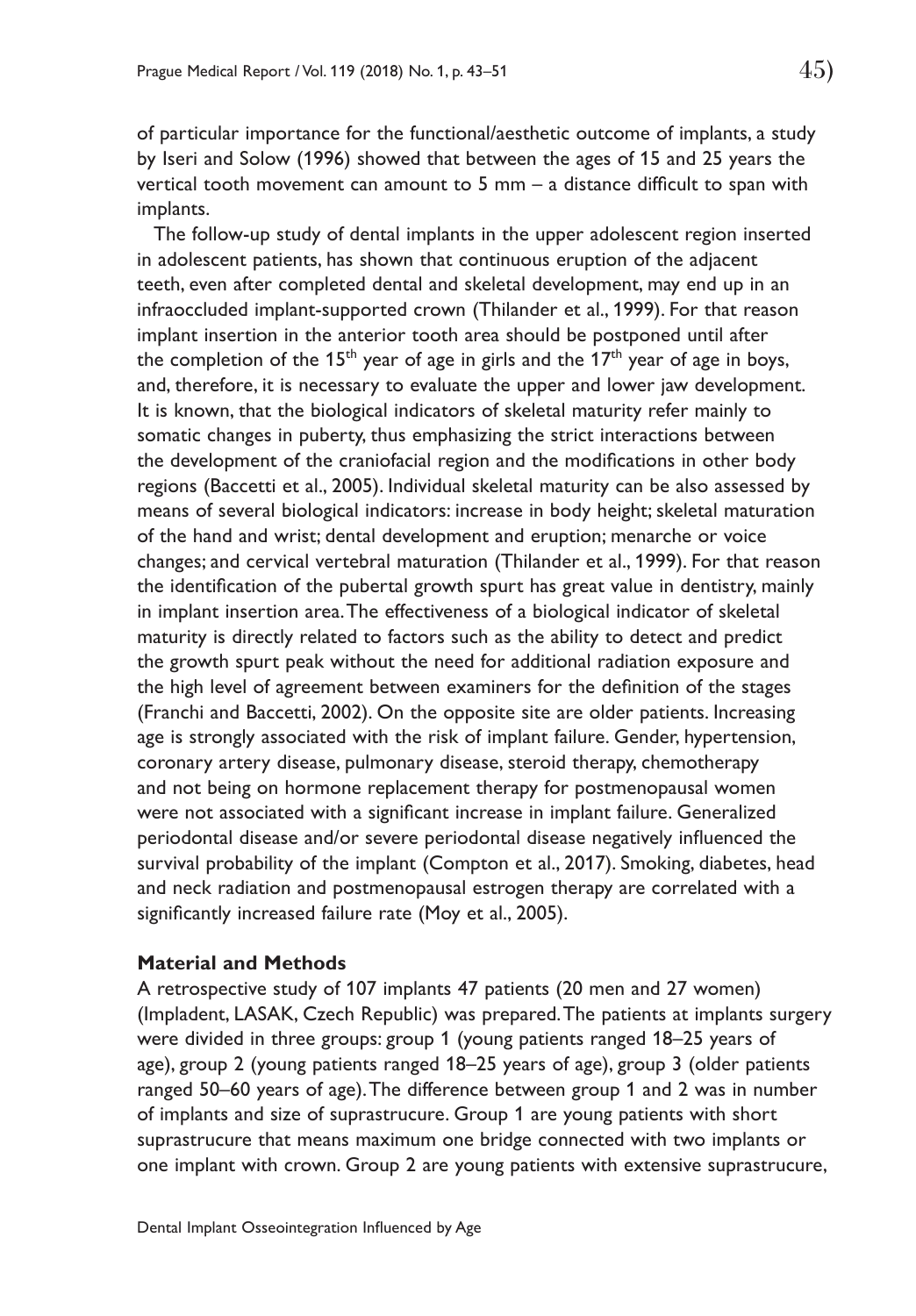more than two implants connected together with one suprastrucure. Group 3 are older patients with extensive suprastrucure, thus more than 2 implants in one suprastrucure. Multidisciplinary therapy by the surgeon, orthodontist, as well as prosthodontist before implant insertion was monitored. The patients were followed-up for a 7-year period, thus time of dental implant installation was minimal 7-year in all implants.

#### *Patient selection*

Subject for the study were selected from patients referred to the Department of Stomatology, Second Faculty of Medicine, Charles University and University Hospital Motol. The study was approved by the Ethics Committee of the University Hospital Motol. Informed consent was obtained from all subjects and they were consecutively enrolled in the study according to the predefined inclusion criteria: absence of any local or systemic disease, perfect oral hygiene, non-smokers, without any generalized periodontal disease or severe periodontal disease with sufficient bone height for placing implants. If we inserted the implant in upper jaw we used bone augmentation in all cases.

At the time of selection, patients included in this study showed good general health. After receiving initial therapy including oral hygiene instruction, implantation was performed only after patients had shown good self-performed plaque control. In our study we use two types of implants (implants with sand-blasted surface and implants with bioactive surface) whereas we always compare the same type of implant. If augmentation was necessary (always in upper jaw) during or before surgery we used augmentation material OssaBase®-HA (LASAK Ltd.), which is based on synthetic hydroxyapatite.

|                          | <b>DIBm</b> |          |          | <b>DIBd</b> |          |          |
|--------------------------|-------------|----------|----------|-------------|----------|----------|
|                          | group 1     | group 2  | group 3  | group 1     | group 2  | group 3  |
| Average                  | 0.155       | 0.046    | $-0.135$ | 0.060       | $-0.006$ | $-0.037$ |
| <b>SD</b>                | 0.424       | 0.628    | 1.041    | 0.445       | 0.450    | 0.592    |
| Median                   | 0.200       | 0.200    | 0.000    | 0.200       | 0.000    | 0.000    |
| Max                      | 0.700       | 1.300    | 1.300    | 0.600       | 0.900    | 1.400    |
| Min                      | $-1.000$    | $-1.900$ | $-5.300$ | $-1.000$    | $-1.000$ | $-2.000$ |
| Total number of implants | 20.000      | 35,000   | 52.000   | 20.000      | 35.000   | 52.000   |
| Bone level increase      | 16.000      | 26.000   | 32.000   | 15.000      | 21.000   | 32.000   |
| Bone level decrease      | 4.000       | 9.000    | 20.000   | 5.000       | 14.000   | 20.000   |

|  | Table 1 - Statistical analysis of marginal bone level |  |  |  |  |
|--|-------------------------------------------------------|--|--|--|--|
|--|-------------------------------------------------------|--|--|--|--|

Group 1 (young patients ranged 18–25 years of age); group 2 (young patients ranged 18–25 years of age with extensive suprastrucure); group 3 (older patients ranged 50–60 years of age). The bone resorption DIB (distance between implant-shoulder to bone-implant contact (Albrektsson et al., 1986) was measured in intraoral X-rays at the both sides of implant (mesial DIBm and distal DIBd). SD – standard deviation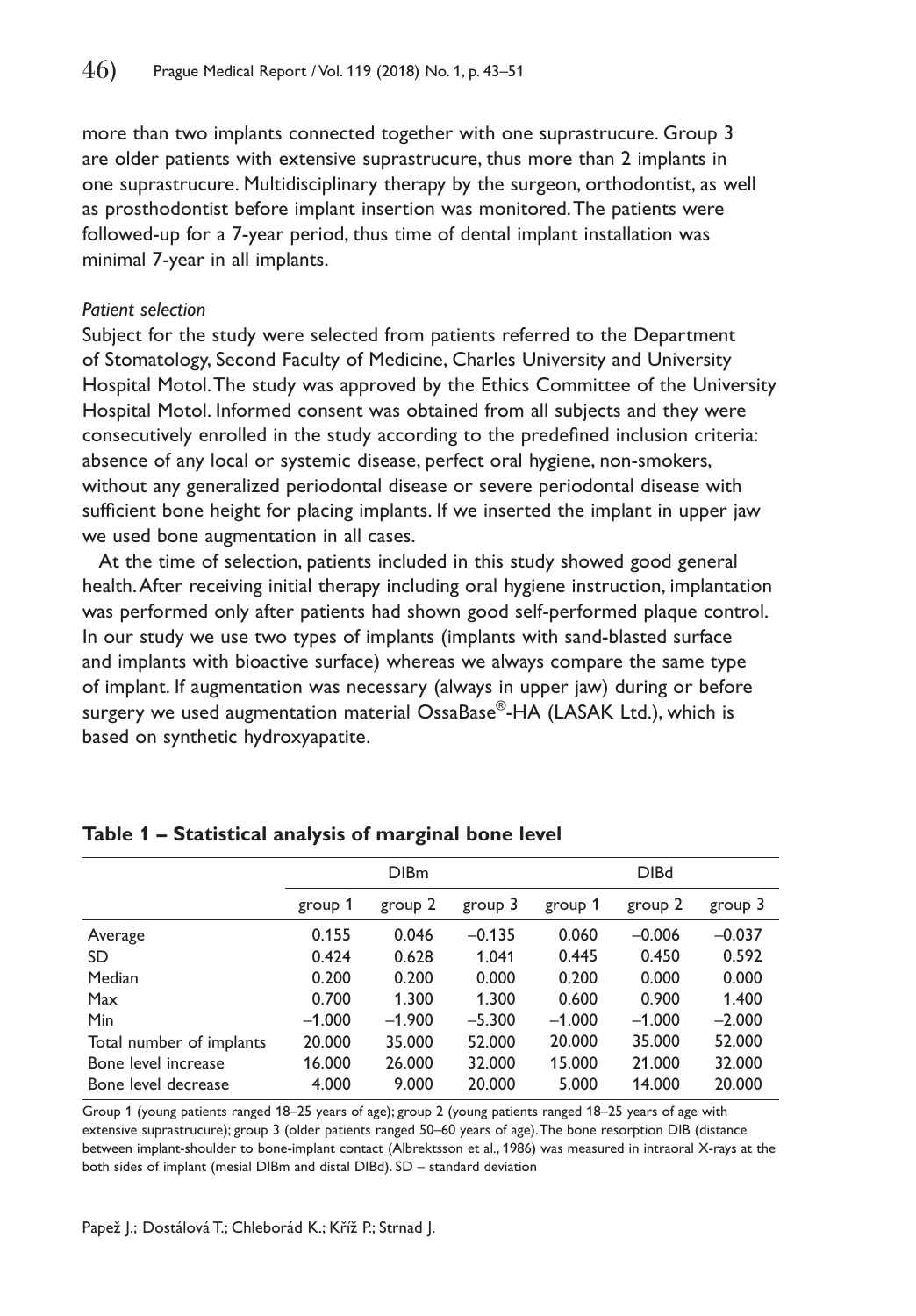#### *Treatment procedure*

Following the manufacturer's directions, the fixtures were installed in a randomized order at the edentulous area of each patient. Individual skeletal maturity was checked using skeletal maturation of the hand and wrist by adolescent/young adult patients. In upper jaw we always used bone augmentation. After a healing period of 3 months in the mandible and 6 months in the maxilla, second surgery was performed followed after three weeks by prosthesis delivery. The implants were always inserted in bone level not submerged. During the implant insertion we used the same protocol of implantation. The CAD-CAM technique Zircon Zahn (Prettau® Zirconia, ZirconZahn Gmbhc) and BioCam (LASAK) were used to establish a supra-construction. The patients were recalled every 6 months for through professional plaque control and repeated oral hygiene training. In total, 107 implants (Impladent) were installed (Table 1).

#### *Follow-up parameters*

Clinical examination was conducted every 6 months. An intra-oral digital radiographs (Gendex EXPERT® DC with VistaScan Mini image plate scanner) for each patient were taken from 1 to 7-year follow-ups. The following clinical variables were recorded: pain from implant regions; implant stability; gingival inflammation; suprastrucure complications; photo and radiographic examination. A periapical digital radiograph (Gendex EXPERT<sup>®</sup> DC with VistaScan Mini image plate scanner) was taken using the parallel cone technique. We compared bone level in two periods, after fixation of final suprastructure on dental implant and after seven years from implant insertion in the bone. Preventive clinical examination followedup regularly.

#### *Marginal bone-level changes*

During our study we focused on marginal bone-level change thus on resorption of the marginal bone around the implant on the intraoral X-rays. The bone resorption DIB (distance between implant-shoulder to bone-implant contact) (Albrektsson et al., 1986) was measured on intraoral X-rays on the both sides of implant (mesial DIBm and distal DIBd) (Figure 1), results were calculated in millimetres with decimal point (e.g. 0.6 mm). Calibration was performed with the known length of the fixture. The reference point was the margin of the fixture in cervical part of dental implant. The measurement was done with an accuracy of half a millimetre. Final value DIB was the average DIBm a DIBd, The marginal bone increase for each type of implant was calculated using calibration of radiograph according to length of dental implant (Figure 1). Because we always used the same holder of X-ray sensor and periapical digital radiograph (Gendex EXPERT<sup>®</sup> DC with VistaScan Mini image plate scanner) with using the parallel cone technique we could set the calibration for all patients and their X-rays. We performed measurements on two sides of dental implants, precisely on mesial and distal aspect of implants; all results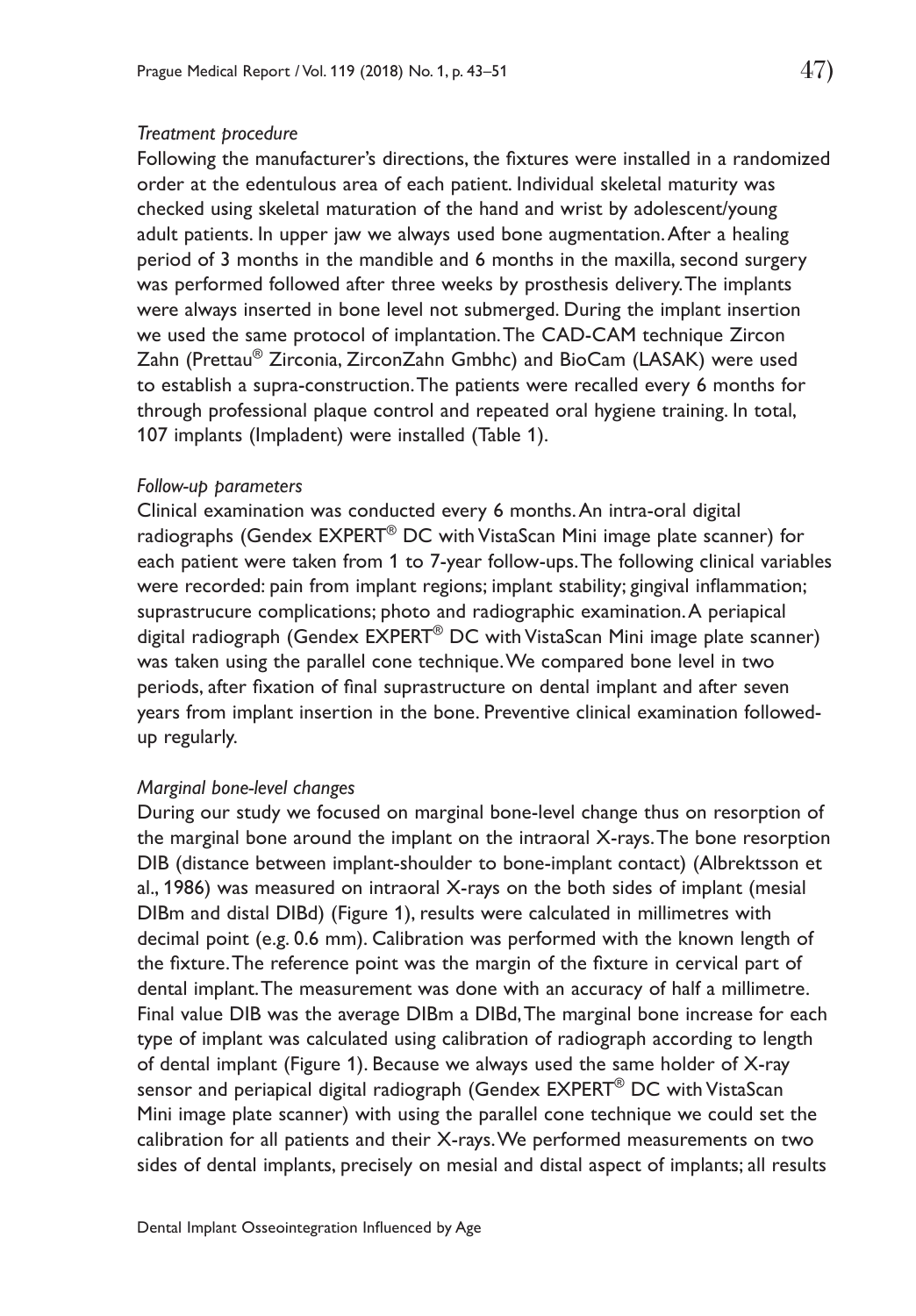

*Figure 1 – The marginal bone increase (A – after therapy; B – 5 year recall).*

were written in table and subsequently statistically evaluated. The parametric tests (two-sample *t*-test, Fisher test) and significance level 0.05 were used for statistical evaluation.

# **Results**

#### *Clinical examination*

No remarkable complications were found during the observation period, no patients suffered from pain, no mobility on implants were detected, and also there were no prosthetic complications.

As is written above, all measured data were statistically evaluated (Tables 1–3).

From the results we concluded, that young and elderly healthy patients with the same number of implants have the same progression of dental implant osseointegration that means that marginal bone level changes were during the retrospective study equal without statistically significant difference, probability less than 0.05 wasn't reached.

On the other hand the length of dental suprastrucure (prosthetic construction) negatively influences dental osseointegration in both groups of patient even if the result isn't statistically significant. More extensive dental implant suprastrucure brings about a higher loss of marginal bone level during the time period.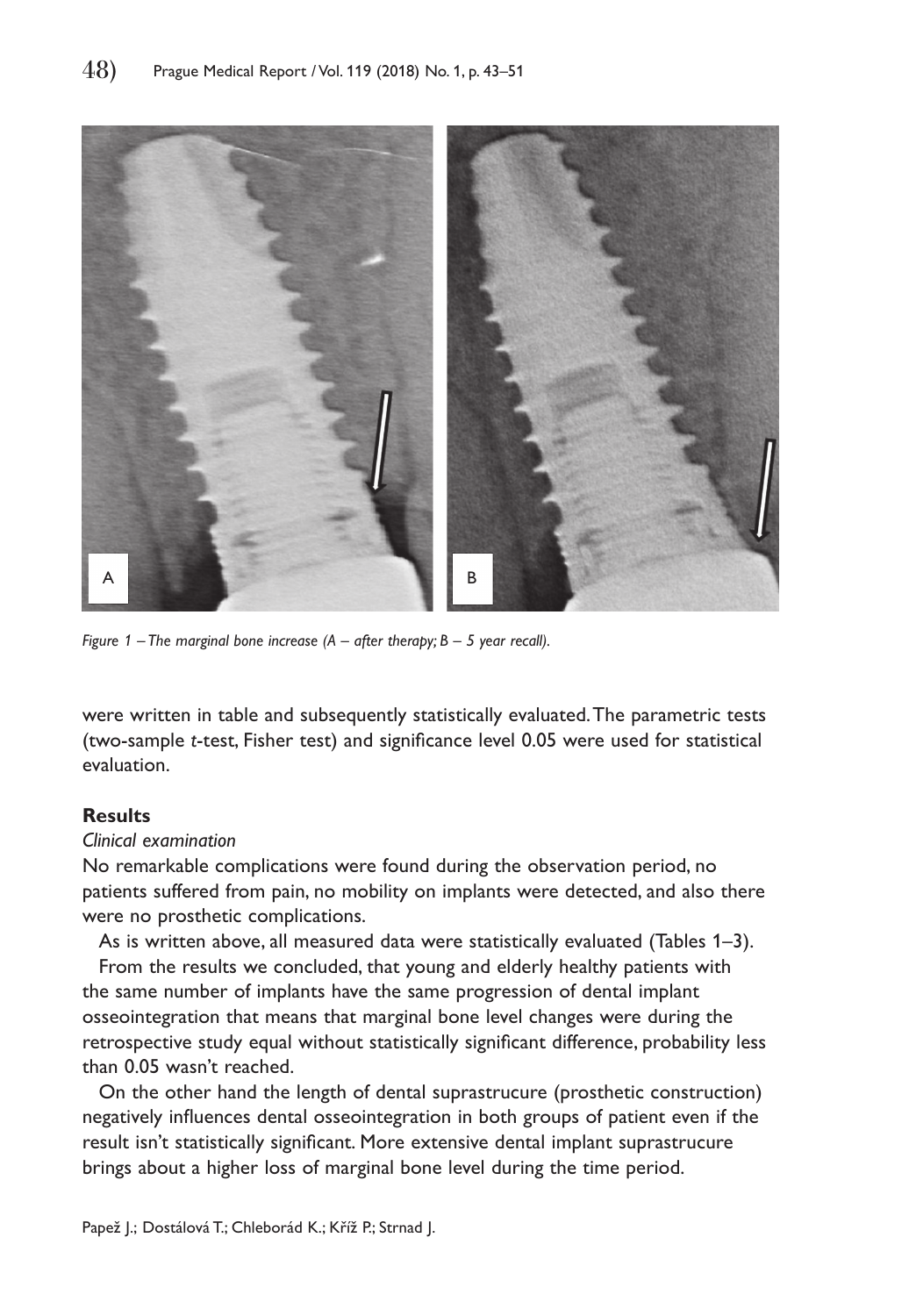|         |      | <b>DIBm</b> | <b>DIBd</b> | <b>DIB</b> |
|---------|------|-------------|-------------|------------|
| Group 1 | mean | 0.40        | 0.28        | 0.30       |
|         | SD   | 0.19        | 0.30        | 0.20       |
| Group 2 | mean | 0.29        | 0.16        | 0.21       |
|         | SD   | 0.56        | 0.39        | 0.41       |
| Group 3 | mean | 0.62        | 0.57        | 0.48       |
|         | SD   | 0.36        | 0.53        | 0.38       |

**Table 2 – Average values which were determined as follows**

For each person in the group the maximal value was found (Mes., Dist., Mes.+Dist.). From these maximal values averages for each group were calculated. DIB – distance between implant-shoulder to bone-implant contact; SD – standard deviation

## **Table 3 – The test of statistical significance was carried out for the differences of average values (Table 2)**

|                    | <b>DIBm</b> | <b>DIBd</b> | DIB.  |
|--------------------|-------------|-------------|-------|
| $1 \text{ vs. } 3$ | 0.141       | 0.189       | 0.242 |
| 1 vs. 2            | 0.613       | 0.491       | 0.589 |
| $2$ vs. $3$        | 0.128       | 0.037       | 0.119 |
| $1+2$ vs. 3        | 0.101       | 0.028       | 0.097 |

Statistically significant difference (probability less than 0.05) between the group 2 and 3 (0.037), and related groups 1+2 and 3 (0.028). DIB – distance between implant-shoulder to bone-implant contact

#### **Discussion**

Osseointegration of dental implants was defined as the direct, structural, and functional connection between the vital bone and the implant surface under a functional load (Brånemark et al., 1977). Albrektsson et al. (1981) used the new definition that osseointegration is bone tissue formation with no fibrotic layer growth at the bone-implant interface as primarily a biomechanical union. It is a firm, stable, and long-lasting connection between the implant and periimplant bone tissue (Schenk and Buser, 1998).

It is known that congenital partial anodontia and traumatic tooth loss are frequently encountered in pediatric patients. Periodontitis disease or extensive caries are frequently the cause of tooth loss in older patients. Oral rehabilitation in young patient is safe and successful after skeletal and dental maturation. Successful replacement of the lost natural teeth by dental implants is a major advance in clinical dental treatment. The basis of these successful long-term results of endosseous implants depend mainly on the length of the suprastrucure. The radiographic image was the most important source of information for determining the amount of cervical alveolar bone loss or increase around dental implants (Mishra et al., 2013). Relations were evaluated between marginal bone loss around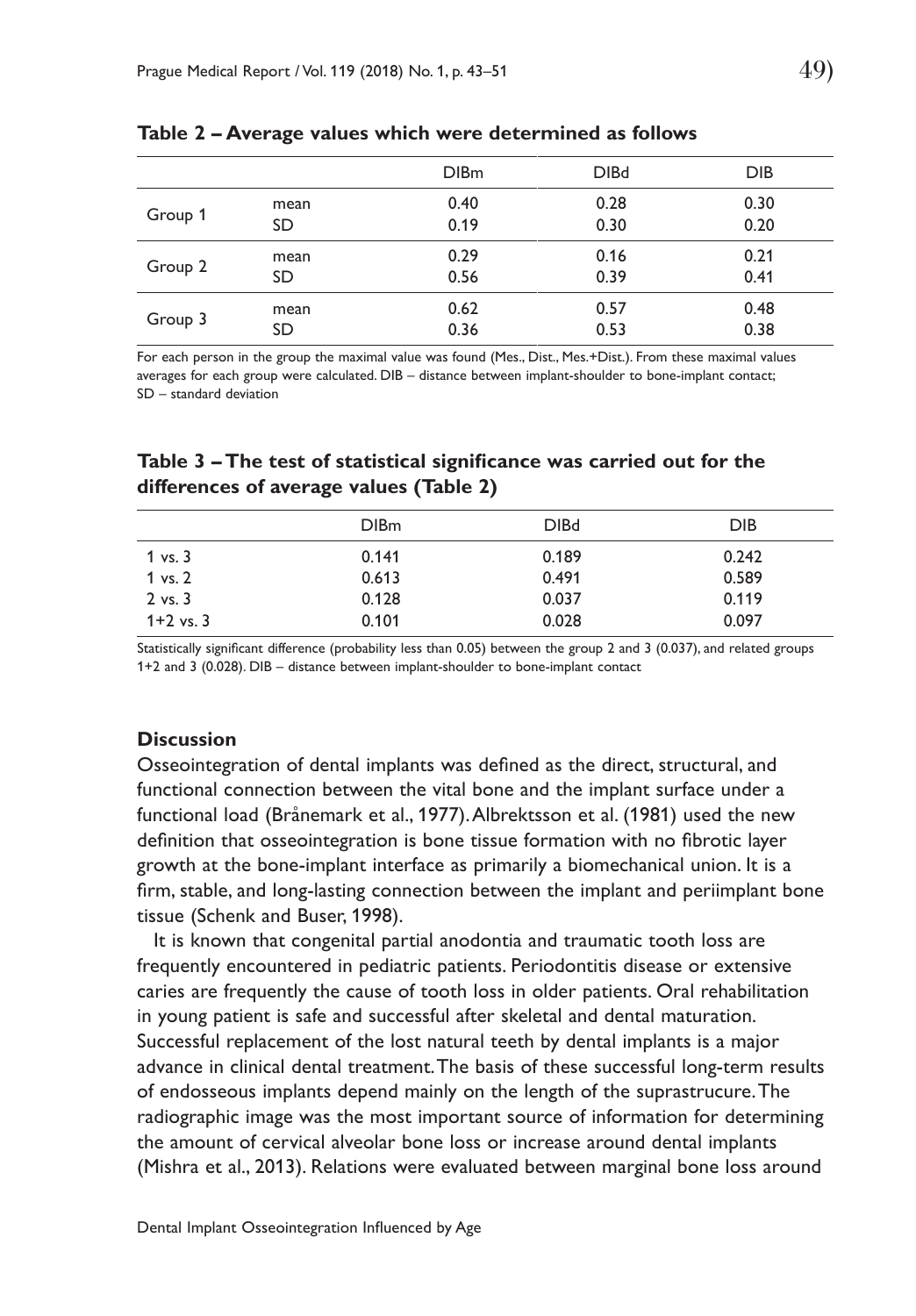implants and the level of the first thread with other systems after 12 months (Kopecká and Šimůnek, 2015). The retrospective study "*The success rate of dental implants in elderly*" compares the success rate of implants in the edentulous lower jaw in elderly and younger patients. The principal finding of this study was that the long-term success rate of the implants in elderly patients was not lower than that of you with younger patients (Albrektsson et al., 1986). In our article we confirmed that young healthy patient and old healthy patient with the same length of suprastrucure have the same progression of marginal bone loss thus chronological age hasn't direct influence on dental implant osseointegration.

Implants are an alternative to orthodontic space closure, auto transplantation, and conventional prosthetic replacement (Schrotenboer et al., 2008). Implantsupported CAD CAM crowns achieved the best possible long-term result from an aesthetic point of view, and with the least possible distress and suffering for the patient (Behr et al., 2008). Our contribution confirmed the fact that an age is not the decisive factor for implant placement. Only a dental stage indicating fully erupted permanent teeth and skeletal maturation protects dental rehabilitation against infraocclusion of the implant-supported crown.

#### **Conclusion**

Osseointegration is necessary for successful dental implant insertion in the jaw bone and ensures the stability of dental implant from long term point of view. As we know from our results when we compare healthy young and healthy old patients the marginal bone loss in the mentioned groups does not show statistically significant differences.

The length of dental suprastrucure-prosthetic construction negatively influences dental osseointegration; more precisely it can progressively change the alveolar bone around the implant during the observed time period. More extensive dental implant suprastrucure has a negative influence on the marginal bone levels.

#### **References**

- Albrektsson, T., Wennerberg, A. (2004) Oral implant surfaces: Part 1 Review focusing on topographic and chemical properties of different surfaces and *in vivo* responses to them. *Int. J. Prosthodont*. **17**, 536–543.
- Albrektsson, T., Brånemark, P. I., Hansson, H. A., Lindström, J. (1981) Osseointegrated titanium implants. Requirements for ensuring a long-lasting, direct bone-to-implant anchorage in man. *Acta Orthop. Scand*. **52**, 155–170.

Albrektsson, T., Zarb, G., Worthington, P., Eriksson, R. A. (1986) The long-term efficacy of currently used dental implants: A review and proposed criteria for success. *Int. J. Oral Maxillofac. Implants* **1**, 11–25.

- Baccetti, T., Franchi, L., McNamara, J. A. (2005) The cervical vertebral maturation (CVM) method for the assessment of optimal treatment timing in dentofacial orthopedics. *Semin. Orthod*. **11**, 119–129.
- Behr, M., Driemel, O., Mertins, V., Gerlach, T., Kolbeck, C., Rohr, N., Reichert, T. E., Handel, G. (2008) Concepts for the treatment of adolescent patients with missing permanent teeth. *Oral Maxillofac. Surg*. **12**, 49–60.

Beutner, R., Michael, J., Schwenzer, B., Scharnweber, D. (2010) Biological nano-functionalization of titaniumbased biomaterial surfaces: a flexible toolbox. *J. R. Soc. Interface* **7**, 93–105.